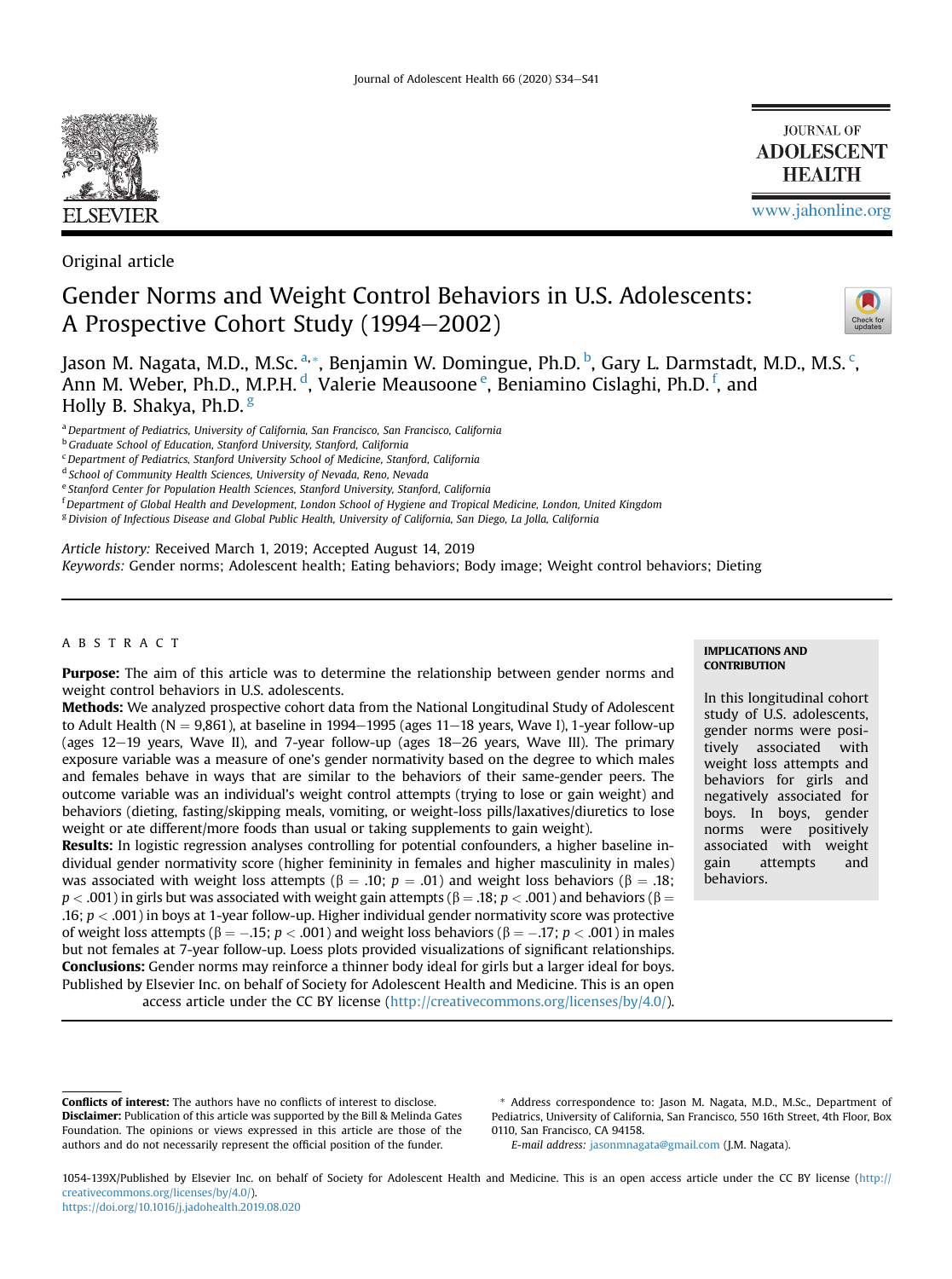Gender norms are societies' rules and standards that guide and constrain social behaviors for boys and girls, or men and women, in regard to how they are supposed to act, think, and feel [[1](#page-6-0)]. Gender norms are often perpetuated and maintained by reinforcement or sanctioning in families, schools, communities, and the media  $[1]$  $[1]$ . Gender norms may play a role in body imagerelated ideals and behaviors  $[2,3]$  $[2,3]$  $[2,3]$ . For instance, the idealized female body in the U.S. is thin, which contributes to body image dissatisfaction among women [[4\]](#page-6-0). Research has shown that even some females who are normal or underweight perceive themselves as overweight [\[4\]](#page-6-0). Approximately 60% of adolescent girls in the U.S. report attempts to lose weight, findings that have remained stable from 1999 to 2015 [\[5](#page-6-0),[6\]](#page-6-0). In contrast, the idealized masculine male body image in U.S. popular media and action figures is large and muscular [[7](#page-6-0)]. Nearly one third of adolescent boys in the U.S. report attempts to gain weight or muscle, compared with only 7% of U.S. adolescent girls, findings that have remained relatively stable from 2002 to 2015 [[6,8\]](#page-6-0).

Weight control attempts can include disordered behaviors such as vomiting, fasting, and using laxatives, diuretics, and/or other medications to lose weight [[9\]](#page-6-0). Among adolescents, the prevalence of vomiting, fasting, and laxatives remained relatively stable from 1999 to 2013, whereas diet pill use has decreased [[10\]](#page-6-0). These disordered eating behaviors are associated with increased risk for eating disorders [[11,12\]](#page-6-0), depression [[13\]](#page-6-0), alcohol and tobacco use [\[14](#page-6-0)], and poor nutritional intake and quality [[13\]](#page-6-0). Weight gain behaviors can include eating more, consuming supplements, and anabolic-androgenic steroid use [[15\]](#page-6-0). Adolescence is a key time for the development of body image–related concerns and eating disorders  $[16]$  $[16]$ . However, little research, to date, has examined the association between adolescent gender norms and weight control behaviors particularly in community-based adolescent samples with longitudinal data (i.e., where gender norms temporally precede weight control behavior outcomes).

Adolescence is also a time of particular sensitivity to norms and acceptance from peers. Although validated measures have been developed to measure conformity to gender norms in adults [\[1,2\]](#page-6-0), these have not been validated in adolescent populations. Gender norm measures in existing data sets are rare [[17](#page-6-0)]; thus, proxy measures may be generated. A recent study developed a proxy measure for gender norm conformity in adolescence using existing data from the National Longitudinal Study of Adolescent to Adult Health (Add Health) [[18](#page-6-0)], but this has not yet been examined in relation to weight control behaviors, which previous research has suggested is a gendered health outcome [\[19\].](#page-6-0) Understanding how gender norms affect adolescent behaviors is important as these may have implications for health outcomes, policy, and program design. The objective of this study was to determine the association between a gender norms scale and weight control attempts and behaviors among U.S. adolescents, by gender. We hypothesized that an increased alignment with gender norms would be associated with weight loss attempts and behaviors in adolescent girls and weight gain or muscle-building attempts and behaviors in adolescent boys.

#### Methods

# Study design and sample

We used data from Add Health, a nationally representative cohort of youth in the U.S. that has been followed from adolescence through adulthood [\[20\]](#page-6-0). Systematic sampling methods and implicit stratification were applied to the baseline sample to ensure that the high schools and middle schools selected were representative of U.S. schools with respect to region of the country, urbanicity, size, type, and ethnicity. For this particular study, we used the restricted-use baseline sample (Wave I, 1994-1995; age 11-18 years), 1-year follow-up data (Wave II, 1996; age  $12-19$  years), and 7-year follow-up data (Wave III, 2001-2002; age 18-26 years). Wave IV (2008; age 24–32 years) did not collect data on weight control attempts or behaviors (outcomes); thus, we did not use this Wave. We included subjects in the sample who had data at all three waves  $(I-HII)$ . Of the 18,922 adolescents in the nationally representative weighted baseline sample, 9,861 (52.1%) had completed 1- and 7-year follow-up data and were included (Appendix A). Further details about the Add Health study design, coordinated by the Carolina Population Center, can be found elsewhere [[20](#page-6-0)]. The University of North Carolina Institutional Review Board approved all Add Health study procedures, and the University of California, San Francisco, Institutional Review Board deemed this specific project exempt.

## Procedures

At Add Health's baseline and 1- and 7-year follow-up, an interviewer traveled to the home or another suitable location for the participant. Written consent was obtained from the parent if the participant was aged younger than 18 years or from the participant if aged 18 years or older. Interviews lasted approximately 90 minutes and were conducted in as private an area as possible. Audio computer-assisted self-interview (baseline) and computer-assisted self-interview (follow-up) were used by participants to answer potentially sensitive questions.

#### Measures

#### Exposure variable

Gender normativity score. The primary exposure variable was a measure of one's gender normativity, which was developed by Cleveland et al. [\[21](#page-6-0)], refined by Nowotny et al. [[22](#page-6-0)], and further refined and applied by Fleming et al.  $[18]$  $[18]$ . The measurement technique, developed from Add Health measures, assessed the degree to which males and females behave in ways that are predictive of their self-reported sex. The measure is based on a combination of self-reported behaviors and attitudes; it was designed to capture the performance of gender rather than selfreported ideologies or attitudes toward gender-specific social expectations. Fleming et al.  $[18]$  $[18]$  provided evidence for the reliability (using split-half reliability) and construct validity (both convergent and divergent validity) of the original measure. We calculated the measure based on the variables identified by Fleming et al. for Wave I (Appendix A) but omitted variables that measured the same characteristics as our outcomes (such as eating, body image, or exercise), as we have done previously [[17,23](#page-6-0)]. The area under the curve for the gender normativity score with and without the potentially endogenous variables were .867 and .859, respectively, at Wave I. These changes will lead to a slight reduction in measurement precision. The resulting effect will be to slightly reduce our power to detect effects, but we are still well-powered with the modified predictor, given the size of the Add Health sample.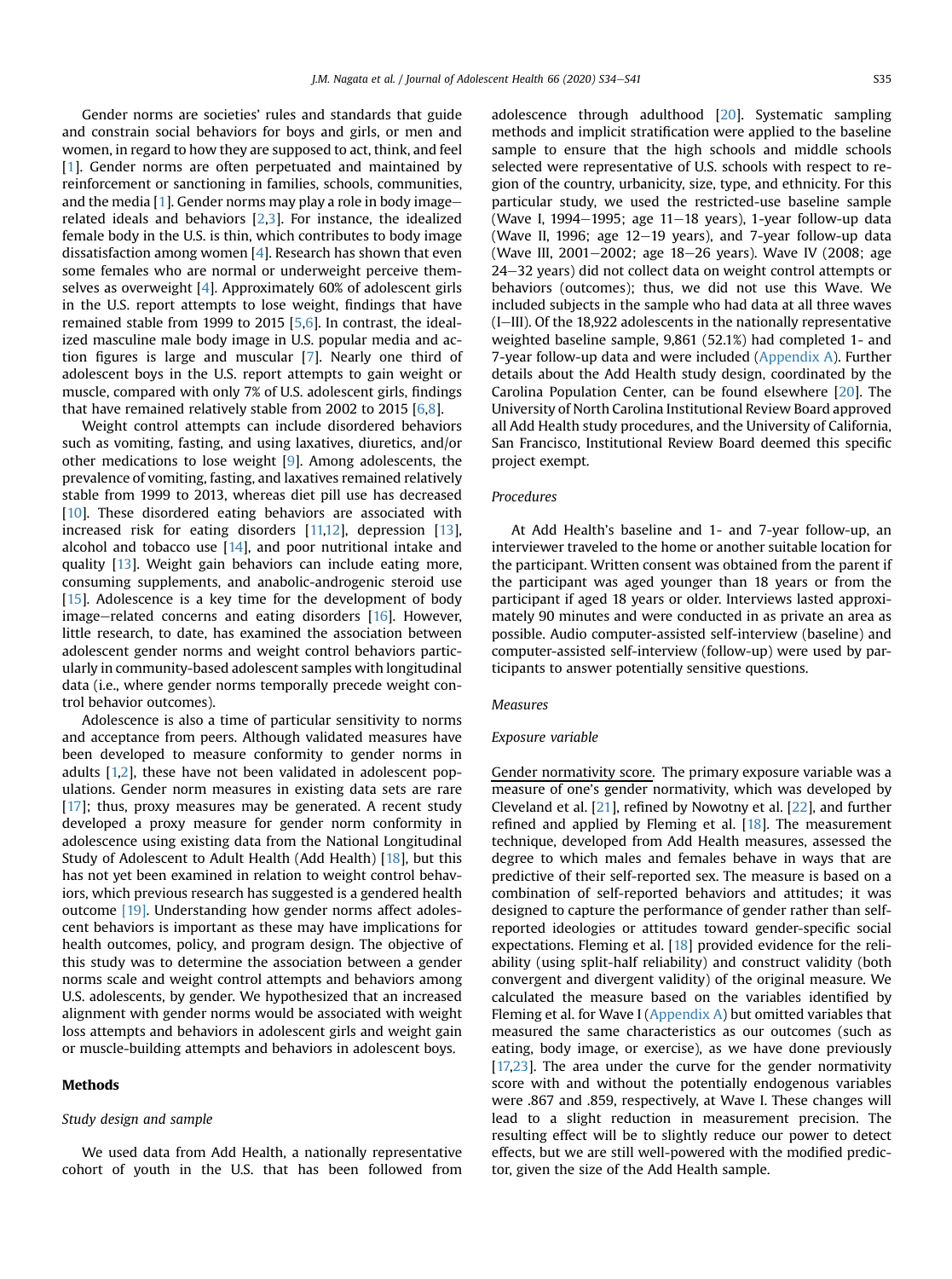The gender normativity score was first calculated at the individual level. For a given school, the survey measures were first trained (via logistic regression) to predict gender using all adolescents in other schools. The regression model coefficient estimates (from the out-of-school adolescents) were then used to compute predicted probabilities of being a male or female for the adolescents within the school, which we refer to as their gender normativity. To capture the potential effects from the school environment, the modified gender normativity score was also aggregated at the school level. To construct the school-level gender normativity score, sex-specific individual scores were aggregated to the mean of same-sex school-level peers using jackknife resampling (i.e., leaves out the focal individual from the mean). Respondents with fewer than five same-sex individuals sampled in their school were dropped from formal tests (<1% of the sample). Additional details of the construction of the gender normativity score have been reported previously [[17,23](#page-6-0)].

A gender normativity of .9 suggests an estimated 90% probability of the person being the binary sex assignment (male or female) they were given in the survey. A high score for girls represents more "feminine," and a high score for boys represents more "masculine." Because not all individuals were likely to engage in all the behaviors typical of their gender, the average score on the gender normativity measure was .69.

# Outcomes variables

Weight control attempts. Participants were asked at baseline (Wave I) and follow-up (Waves II and III), "Are you trying to lose weight, gain weight, or stay the same weight?" Response choices included "trying to lose weight," "trying to gain weight or bulk up," "trying to stay the same weight," or "not trying to do anything about your weight." "Trying to lose weight" was coded as a weight loss attempt. "Trying to gain weight" was coded as a weight gain attempt.

Weight loss behaviors. Participants who reported weight loss attempts were then asked, "During the past 7 days, which of the following things did you do in order to lose weight or to keep from gaining weight?" Response choices included (1) dieting, (2) fasted or skipped meals, (3) made yourself throw up, (4) took weight-loss pills, (5) took laxatives, or (6) used diuretics. Those who had affirmative responses to any of  $1-6$  were coded as engaging in weight loss behaviors. These questions were adapted from validated eating behavior measures used in the Adolescent Health Survey and similar to those used in Project Eating Among Teens (85% agreement  $\geq 1$  behavior, r = .76) [[24](#page-6-0),[25](#page-6-0)], except that the time frame was 7 days instead of 28 days to be consistent with the 7-day time frame of other validated questions in the Add Health survey on nutrition and physical activity.

Weight gain behaviors. Participants who reported weight gain attempts were then asked, "During the past 7 days, which of the following things did you do in order to gain weight or bulk up?" Response choices included (1) ate different foods than usual, (2) ate more, or (3) took food supplements. Those who had affirmative responses to any of  $1-3$  were coded as engaging in weight gain behaviors. These questions were adapted from validated eating behavior measures used in the Adolescent Health Survey and similar to those used in Project Eating Among Teens [\[24,25](#page-6-0)].

#### Covariates

Demographic characteristics such as age, race/ethnicity, and sex were based on self-report. Adolescent household socioeconomic status was a composite based on the highest reported parental education, parental income, parental job status, and the number of social welfare benefits received [[26](#page-6-0)]. Adolescents from higher income backgrounds may express more equitable gender attitudes [\[27](#page-6-0)]. Weight and height were measured by the interviewer at the end of the Wave II (1996) interview; body mass index (BMI) was calculated using the standard formula, weight (kilograms) divided by height (meters) squared  $(BMI = weight/height<sup>2</sup>)$ . BMI was then converted into sex- and age-specific percentiles in accordance with guidelines from the U.S. Centers for Disease Control and Prevention [\[28\]](#page-6-0).

#### Statistical analysis

Data analysis was performed in 2018-2019 using R (RStudio, Boston, MA). We used logistic regression adjusting for survey weights and clustering on school groupings using the survey package in R to test the associations between baseline gender normativity score (at the individual and school levels) and the outcomes of weight control attempts or behaviors at 1- and 7 year follow-up. All models were adjusted for age, race/ ethnicity, socioeconomic status, BMI percentile, and weight control attempts or behaviors at baseline  $[29-31]$  $[29-31]$  $[29-31]$  $[29-31]$ . Loess plots were created to show a smooth line to easily visualize the trends in the relationships between significant associations between predictors and outcomes identified in the regression models using locally weighted smoothing on scatter plots. All analyses were disaggregated by sex as gender norms can have differing health consequences for girls and boys [[17,23\]](#page-6-0). Alpha was set at 95% confidence interval, and  $p < .05$  is considered significant.

# Results

Overall, 9,861 adolescents (5,151 girls and 4,710 boys) were included in the sample. Descriptive and demographic charac-teristics of the sample at baseline are shown in [Table 1.](#page-3-0) Mean age was 16 years. The sample was racially and ethnically diverse, with 21% black/African American, 16% Hispanic/Latino, and 9% Asian/Pacific Islander. The mean gender normativity score was  $.69$  (range  $.001-0.999$ ) for individuals and  $.69$  (range .494–.836) for schools. Among adolescent girls at 1-year followup, 45% reported trying to lose weight, whereas 7% reported trying to gain weight. In contrast, among adolescent boys at 1-year follow-up, 30% reported trying to gain weight, whereas 22% reported trying to lose weight. Weight loss and weight gain attempts remained relatively stable at 7-year follow-up.

Associations between baseline gender normativity score and subsequent weight control attempts at 1-year follow-up are shown in [Table 2.](#page-4-0) A higher baseline individual gender normativity score (i.e., more feminine for girls and more masculine for boys) was associated with weight loss attempts in girls ( $\beta = .10$ ;  $p = .01$ ) but was protective of weight loss attempts in boys ( $\beta = -.17$ ;  $p < .001$ ). A higher baseline individual gender normativity score was associated with weight gain attempts in boys  $(\beta = .18; p < .001)$  but not in girls. A higher baseline individual gender normativity score was protective of weight loss attempts in girls ( $\beta = -.10; p < .001$ ) but not in boys.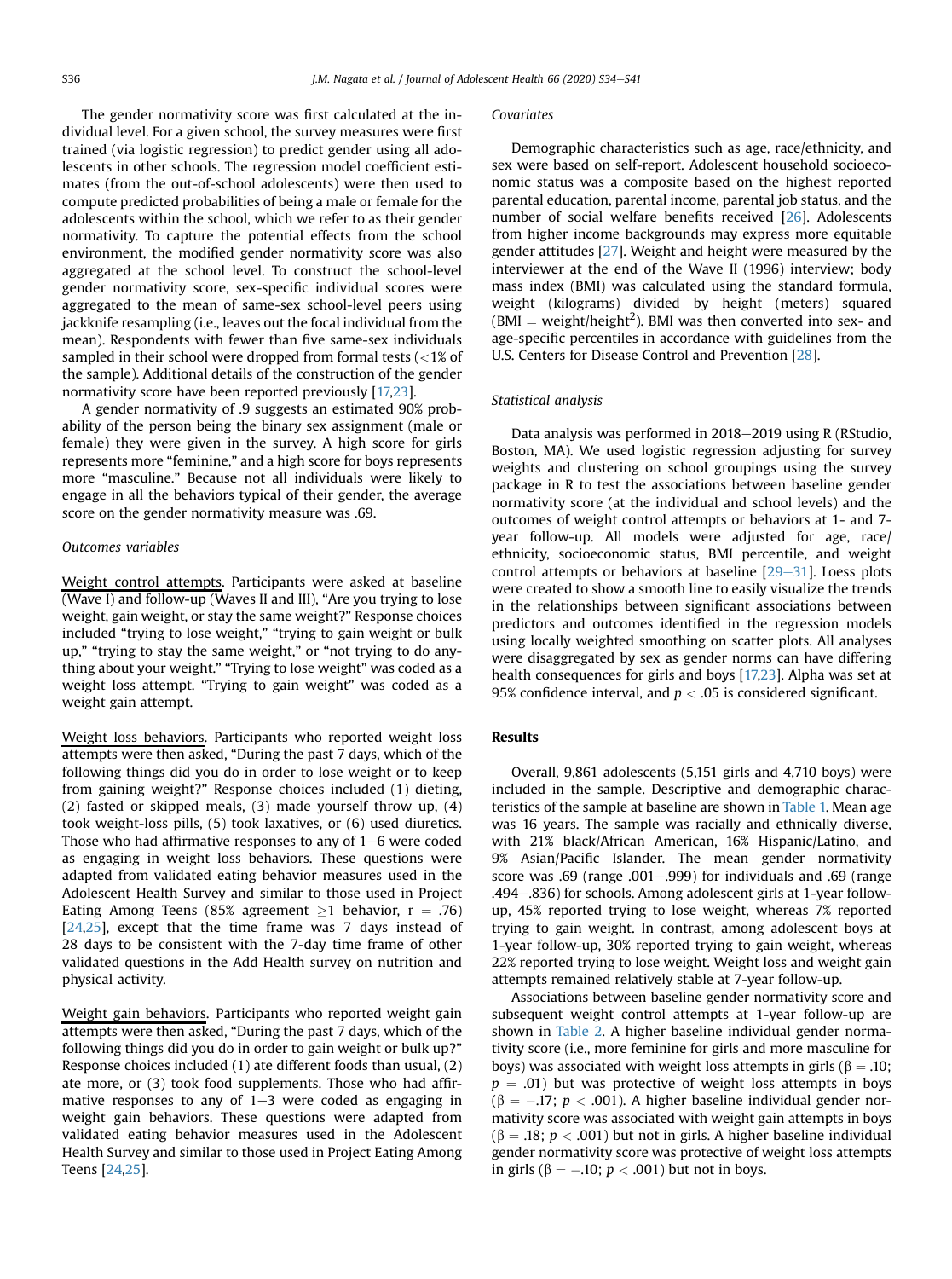#### <span id="page-3-0"></span>Table 1

Demographic and health characteristics of 12,441 adolescent participants in the National Longitudinal Study of Adolescent Health, stratified by gender

|                                                  | Total<br>Female |             | Male        |  |
|--------------------------------------------------|-----------------|-------------|-------------|--|
| N                                                | 9,861           | 5,151       | 4,701       |  |
| Demographic                                      | Mean (SE)/%     | Mean (SE)/% | Mean (SE)/% |  |
| characteristics                                  |                 |             |             |  |
| Age, baseline (years)                            | 15.8(1.6)       | 15.7(1.5)   | 15.9(1.6)   |  |
| Race/ethnicity <sup>a</sup>                      |                 |             |             |  |
| White (non-Hispanic)                             | 63.2%           | 62.8%       | 64.0%       |  |
| Black/African American                           | 21.0%           | 22.4%       | 19.9%       |  |
| (non-Hispanic)                                   |                 |             |             |  |
| Hispanic/Latino                                  | 16.0%           | 15.3%       | 16.7%       |  |
| Asian/Pacific Islander                           | 9.0%            | 8.8%        | 9.3%        |  |
| (non-Hispanic)                                   |                 |             |             |  |
| Socioeconomic status,                            | .09(1.32)       | .07(1.33)   | .11(1.31)   |  |
| baselineb                                        |                 |             |             |  |
| Body mass index                                  | 60.3(28.2)      | 58.5 (27.7) | 62.2(28.6)  |  |
| percentile, follow-up                            |                 |             |             |  |
| Gender normativity scores                        |                 |             |             |  |
| Gender normativity score                         | .69(.24)        | .70(.24)    | .69(.24)    |  |
| (individual), baseline                           |                 |             |             |  |
| Gender normativity score                         | .69(.06)        | .70(.06)    | .69(.05)    |  |
| (school level), baseline                         |                 |             |             |  |
| 1-year follow-up outcomes<br>(Wave II)           |                 |             |             |  |
|                                                  |                 |             |             |  |
| Weight control attempts<br>Trying to lose weight | 33.7%           | 45.3%       | 21.6%       |  |
| Trying to gain weight                            | 18.6%           | 7.5%        | 30.2%       |  |
| Not trying to change                             | 47.7%           | 47.2%       | 48.1%       |  |
| weight                                           |                 |             |             |  |
| Weight control behaviors                         |                 |             |             |  |
| Weight loss behavior                             | 14.9%           | 26.4%       | 4.4%        |  |
| Weight gain or muscle-                           | 15.4%           | 7.4%        | 22.7%       |  |
| building behavior                                |                 |             |             |  |
| 7-year follow-up outcomes                        |                 |             |             |  |
| (Wave III)                                       |                 |             |             |  |
| Weight control attempts                          |                 |             |             |  |
| Trying to lose weight                            | 33.6%           | 44.2%       | 22.5%       |  |
| Trying to gain weight                            | 16.4%           | 5.1%        | 28.1%       |  |
| Not trying to change                             | 49.9%           | 49.3%       | 50.6%       |  |
| weight                                           |                 |             |             |  |
| Weight control behaviors                         |                 |             |             |  |
| Weight loss behavior <sup>c</sup>                | 25.6%           | 34.7%       | 16.0%       |  |
| Weight gain or muscle-                           | 16.3%           | 5.1%        | 27.9%       |  |
| building behavior <sup>d</sup>                   |                 |             |             |  |

 $SE =$  standard error.<br><sup>a</sup> Participants could select multiple race/ethnicities.

**b** Socioeconomic status was a composite based on the highest reported parental education, parental income, parental job status, and the number of social welfare benefits received.

Weight loss behaviors include dieting, vomiting, fasting/skipping meals, or laxative/diuretic use to lose weight.

<sup>d</sup> Weight gain behaviors include eating more, eating different foods than normal, and taking food supplements to gain weight.

Among those who reported weight control attempts, associations between baseline gender normativity score and subsequent weight control behaviors are shown in [Table 2.](#page-4-0) A higher individual gender normativity score was associated with weight loss behaviors in girls ( $\beta = .18$ ;  $p < .001$ ) but was protective of weight loss behaviors in boys ( $\beta = -.20; p < .001$ ). Higher baseline individual gender normativity was associated with weight gain behavior in boys ( $\beta = .16$ ;  $p < .001$ ), but not in girls.

Associations between baseline gender normativity scores and subsequent weight control attempts and behaviors at 7-year follow-up are shown in [Table 3](#page-4-0). A higher baseline individual gender normativity score was protective of weight loss attempts (β =  $-0.15$ ;  $p < 0.001$ ) and weight loss behaviors (β =  $-0.17$ ;  $p < .001$ ) in males at 7-year follow-up.

The significant associations between baseline gender normativity score and weight control attempts and behaviors in girls ([Figure 1](#page-5-0)) and boys ([Figure 2](#page-5-0)) using loess plots are shown. Loess plots use locally weighted smoothing on scatter plots to show a smooth line to easily visualize the trends in a relationship between a predictor of interest and an outcome. In girls, the relationships between gender normativity scores and weight loss attempts [\(Figure 1B](#page-5-0)) and behaviors ([Figure 1](#page-5-0)C) were slightly U-shaped. For those below the median in feminine norms, there was little association between norms and weight loss attempts, whereas for those above the median on feminine norms, as femininity increased, the likelihood of weight loss attempts increased. We see the same pattern for not wanting to change weight ([Figure 1](#page-5-0)A). The negative association between gender normativity and not wanting to change weight was most prominent for those above the median on femininity. For men, although we see that the association between gender normativity and weight gain attempts ([Figure 2](#page-5-0)B) and behaviors ([Figure 2D](#page-5-0)) is fairly linear, the association between weight loss attempts [\(Figure 2A](#page-5-0)) and behaviors ([Figure 2](#page-5-0)C) at Wave II seems to be strongest for those who are least masculine. For men who are less masculine, an increase in gender normativity is more strongly associated with weight loss attempts and behaviors than it is for those on the more masculine end of the gender normativity scale. In Wave III (Figure  $2E-H$ ), those associations seem to be negligible for those in the middle of the gender normativity scale, with stronger associations at both ends.

### Discussion

We find that adolescent gender norms-feminine behaviors in girls and masculine behaviors in boys—were positively associated with weight loss attempts and behaviors in girls but were negatively associated with weight loss attempts and behaviors in boys at 1-year follow-up. In boys, adolescent gender norms were positively associated with weight gain attempts and behaviors at 1-year follow-up. Although we saw a similar pattern for Wave III, the associations between adolescent gender normativity and weight gain behaviors were mostly attenuated and no longer significant, although adolescent gender norms were still negatively associated with weight loss attempts and behaviors in young men at 7-year follow-up. Gender norms can reinforce the thinner body ideal for girls and the bigger body ideal for boys, potentially leading to detrimental behaviors and health outcomes.

These findings add to the literature on how gender norms can affect health outcomes by specifically examining the relationships between adolescent gender norms and subsequent weight control attempts and behaviors. Although early femininity theory of eating disorders posited that high levels of femininity are associated with eating disorder pathology  $[32]$  $[32]$  $[32]$ , subsequent research has had mixed findings and was mainly limited to adult college-age  $[3]$  $[3]$  $[3]$  or clinical  $[33]$  $[33]$  $[33]$  samples. We add to this literature by examining a large, nationally representative sample of adolescents, including males, in the U.S. and demonstrate how gender norms can affect health behaviors and outcomes over time longitudinally. Although gender norms were significantly associated with weight control attempts and behaviors in the school context at 1-year follow-up, these associations were attenuated and mostly no longer significant at 7-year follow-up outside of the high school environment. Furthermore, although most research on gender norms and body image has focused on female gender norms and thinness body ideals, we also examine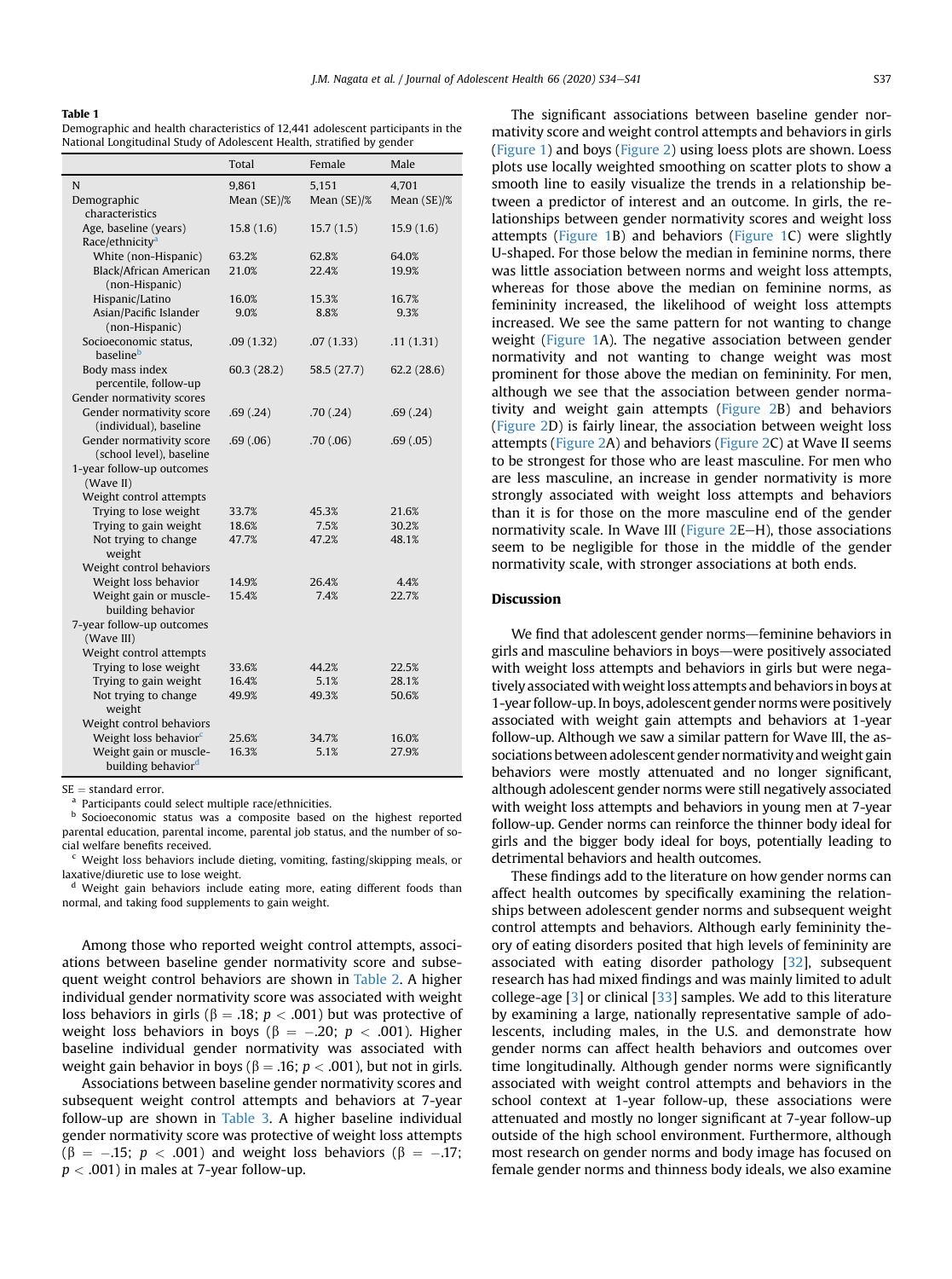#### <span id="page-4-0"></span>Table 2

Associations between baseline gender normativity score and weight control attempts and behaviors at 1-year follow-up in the National Longitudinal Study of Adolescent to Adult Health

|                                                      | Female                        |           |                  | Male                          |           |                  |  |
|------------------------------------------------------|-------------------------------|-----------|------------------|-------------------------------|-----------|------------------|--|
|                                                      | Beta coefficient <sup>a</sup> | <b>SE</b> | $\boldsymbol{p}$ | Beta coefficient <sup>a</sup> | <b>SE</b> | $\boldsymbol{p}$ |  |
| Weight control attempts                              |                               |           |                  |                               |           |                  |  |
| Not trying to change weight                          |                               |           |                  |                               |           |                  |  |
| Gender normativity score (school level), baseline    | .01                           | .05       | .84              | $-.03$                        | .04       | .49              |  |
| Gender normativity score (individual), baseline      | $-.10$                        | .03       | .00              | $-.02$                        | .04       | .55              |  |
| Weight loss attempt                                  |                               |           |                  |                               |           |                  |  |
| Gender normativity score (school level), baseline    | .00                           | .06       | .99              | .09                           | .07       | .18              |  |
| Gender normativity score (individual), baseline      | .10                           | .03       | .01              | $-.17$                        | .05       | .00.             |  |
| Weight gain attempt                                  |                               |           |                  |                               |           |                  |  |
| Gender normativity score (school level), baseline    | .01                           | .07       | .91              | $-.02$                        | .05       | .71              |  |
| Gender normativity score (individual), baseline      | .00                           | .06       | .95              | .18                           | .05       | .00.             |  |
| Weight control behaviors                             |                               |           |                  |                               |           |                  |  |
| Weight loss behavior <sup>b</sup>                    |                               |           |                  |                               |           |                  |  |
| Gender normativity score (school level), baseline    | .01                           | .05       | .92              | .01                           | .08       | .92              |  |
| Gender normativity score (individual), baseline      | .18                           | .04       | .00              | $-.20$                        | .07       | .00.             |  |
| Weight gain or muscle-building behavior <sup>c</sup> |                               |           |                  |                               |           |                  |  |
| Gender normativity score (school level), baseline    | .06                           | .11       | .56              | .04                           | .05       | .44              |  |
| Gender normativity score (individual), baseline      | .03                           | .08       | .76              | .16                           | .05       | .00.             |  |

Bold indicates  $p < .05$ .<br>SE = standard error.

<sup>a</sup> Adjusted for age, race/ethnicity, socioeconomic status, body mass index percentile, and baseline weight control attempts or behaviors.

<sup>b</sup> Weight loss behaviors include dieting, vomiting, fasting/skipping meals, or laxative/diuretic use to lose weight.

 $\cdot$  Weight gain behaviors include eating more, eating different foods than normal, and taking food supplements to gain weight.

weight gain or muscle-building body image ideals and associated behaviors particularly in males.

Overall conformity to feminine gender norms has been previously shown to be related to disordered eating symptoms [\[2\]](#page-6-0) and pathology [[1\]](#page-6-0). The relationship between feminine gender norms and weight loss attempts and behaviors may be explained through several mechanisms. Mahalik et al. [[1](#page-6-0)] developed the Conformity to Feminine Norms Inventory that included several appearance-related norms including "Thinness," "Look Young," "Be Physically Attractive," "Be Virginal," and "Be Sexy." In particular, conformity to thinness-oriented feminine norms may

be detrimental for body esteem of women [[2\]](#page-6-0). Concerns about physical attractiveness are higher in women than in men [\[4](#page-6-0)]. One study found that overweight women had the highest levels of body dissatisfaction compared with average or underweight women or men [\[4\]](#page-6-0). Women considered "normal weight" had the same levels of dissatisfaction as overweight men [[4](#page-6-0)]. Gender norms that are not specifically appearance related, such as modesty, have also been shown to be associated with body dissatisfaction [\[1\]](#page-6-0). Modesty that leads females to downplay accomplishments might contribute to feelings of inadequacy in self-image [\[1](#page-6-0)].

#### Table 3

Associations between baseline gender normativity score and weight control attempts and behaviors at 7-year follow-up in the National Longitudinal Study of Adolescent to Adult Health

|                                                    | Female                        |           |                  |                               | Male      |      |  |
|----------------------------------------------------|-------------------------------|-----------|------------------|-------------------------------|-----------|------|--|
|                                                    | Beta coefficient <sup>a</sup> | <b>SE</b> | $\boldsymbol{p}$ | Beta coefficient <sup>a</sup> | <b>SE</b> | p    |  |
| Weight control attempts                            |                               |           |                  |                               |           |      |  |
| Not trying to change weight                        |                               |           |                  |                               |           |      |  |
| Gender normativity score (school level), baseline  | .06                           | .04       | .15              | .02                           | .04       | .61  |  |
| Gender normativity score (individual), baseline    | $-.01$                        | .03       | .81              | $-.05$                        | .03       | .10  |  |
| Weight loss attempt                                |                               |           |                  |                               |           |      |  |
| Gender normativity score (school level), baseline  | .02                           | .05       | .70              | $-.01$                        | .05       | .83  |  |
| Gender normativity score (individual), baseline    | $-.01$                        | .03       | .77              | $-.15$                        | .04       | .00. |  |
| Weight gain attempt                                |                               |           |                  |                               |           |      |  |
| Gender normativity score (school level), baseline  | .23                           | .12       | .05              | .03                           | .05       | .47  |  |
| Gender normativity score (individual), baseline    | $-.01$                        | .09       | .88              | .06                           | .04       | .12  |  |
| Weight control behaviors                           |                               |           |                  |                               |           |      |  |
| Weight loss behavior <sup>b</sup>                  |                               |           |                  |                               |           |      |  |
| Gender normativity score (school level), baseline  | $-.04$                        | .06       | .53              | .05                           | .05       | .33  |  |
| Gender normativity score (individual), baseline    | .05                           | .03       | .14              | $-.17$                        | .04       | .00. |  |
| Weight gain or muscle-building behavior $\epsilon$ |                               |           |                  |                               |           |      |  |
| Gender normativity score (school level), baseline  | .23                           | .12       | .05              | .04                           | .05       | .36  |  |
| Gender normativity score (individual), baseline    | .01                           | .09       | .95              | .07                           | .04       | .09  |  |

Bold indicates  $p < .05$ .

 $SE =$  standard error.<br><sup>a</sup> Adjusted for age, race/ethnicity, socioeconomic status, body mass index percentile, and baseline weight control attempts or behaviors.

<sup>b</sup> Weight loss behaviors include dieting, vomiting, fasting/skipping meals, or laxative/diuretic use to lose weight.

 $c$  Weight gain behaviors include eating more, eating different foods than normal, and taking food supplements to gain weight.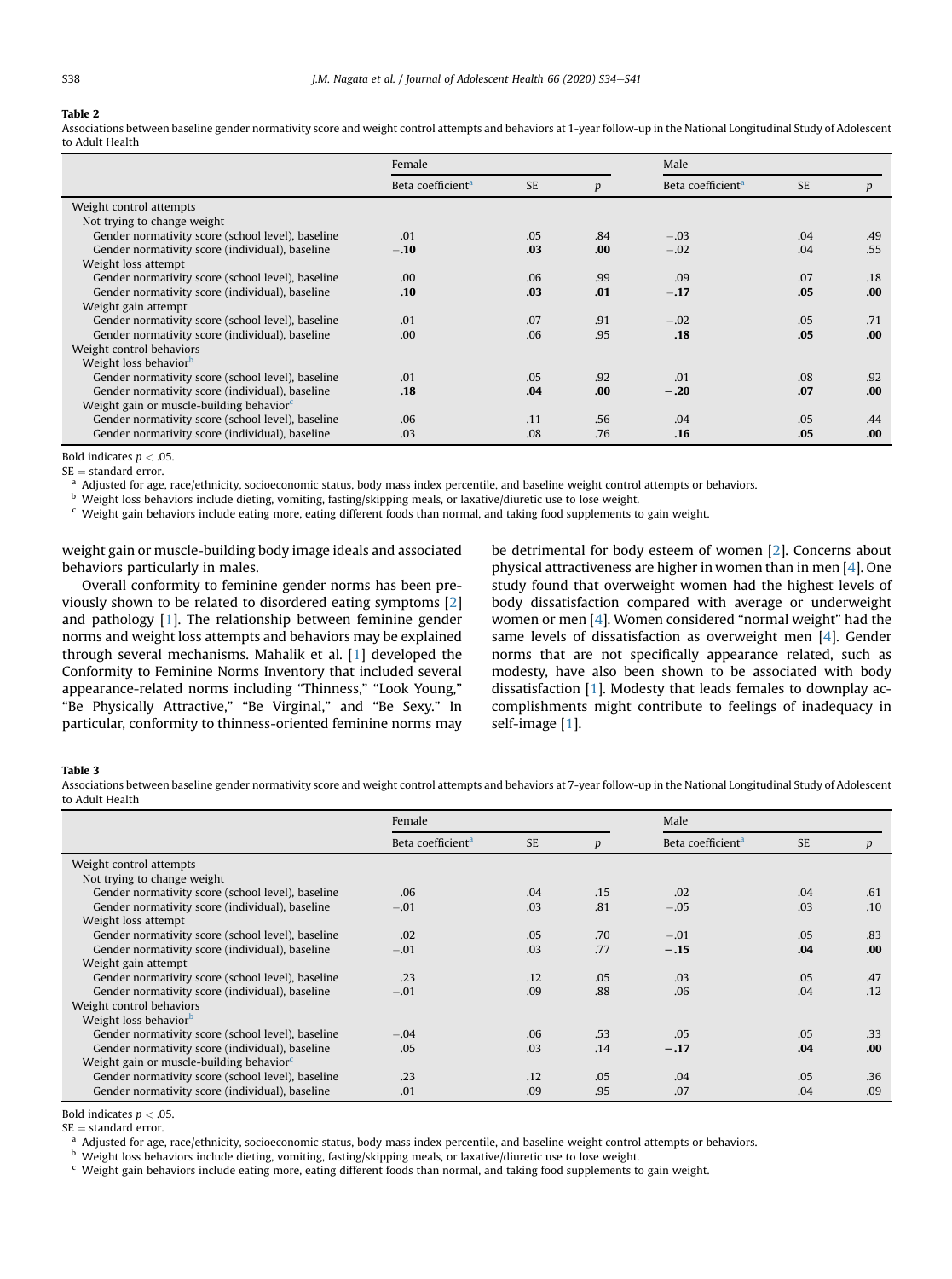<span id="page-5-0"></span>

Figure 1. Loess plots showing significant associations between baseline gender normativity score and weight control attempts and behaviors in females.

Since the Add Health data collection period of  $1994-2002$ , weight loss attempts and behaviors have remained relatively stable among adolescent girls but have increased among adolescent boys [[5,10\]](#page-6-0). Among both males and females in Add Health from 1994 to 2002, purging behaviors remained relatively stable while diet pill use increased; however, these may be reflective of age changes as the cohort transitioned from adolescence to young adulthood rather than changes in trends over time [[34](#page-7-0)].

We find that adolescent gender norms were associated with weight gain or muscle building behaviors in U.S., primarily male, adolescents. Since 1994-2002, when these data were collected, studies have reported a similar prevalence of weight gain or muscle building attempts among males (30% in 2015) [\[6\]](#page-6-0). Other studies with more recent data have found that masculine gender norms were associated with greater muscle dissatisfaction among young men [\[35\]](#page-7-0). In clinical samples, male patients with muscle dysmorphic disorder have also been shown to have greater adherence to masculine gender norms [\[36\]](#page-7-0).

This study has several limitations. First, questions were based on self-report, which may be subject to reporting bias. The time frame used for measuring weight control behaviors in Add Health was shorter (past 7 days) than is often asked in other measures of weight control behaviors such as the Eating Disorder Examination Questionnaire (past 28 days) [\[37\]](#page-7-0). Body image was not measured. BMI was not measured at baseline; thus, follow-up BMI was used as a covariate. Selection bias is possible as we excluded participants with missing follow-up data; comparisons of demographic characteristics of those included versus excluded are shown in Appendix A and



Figure 2. Loess plots showing significant associations between baseline gender normativity score and weight control attempts and behaviors in males.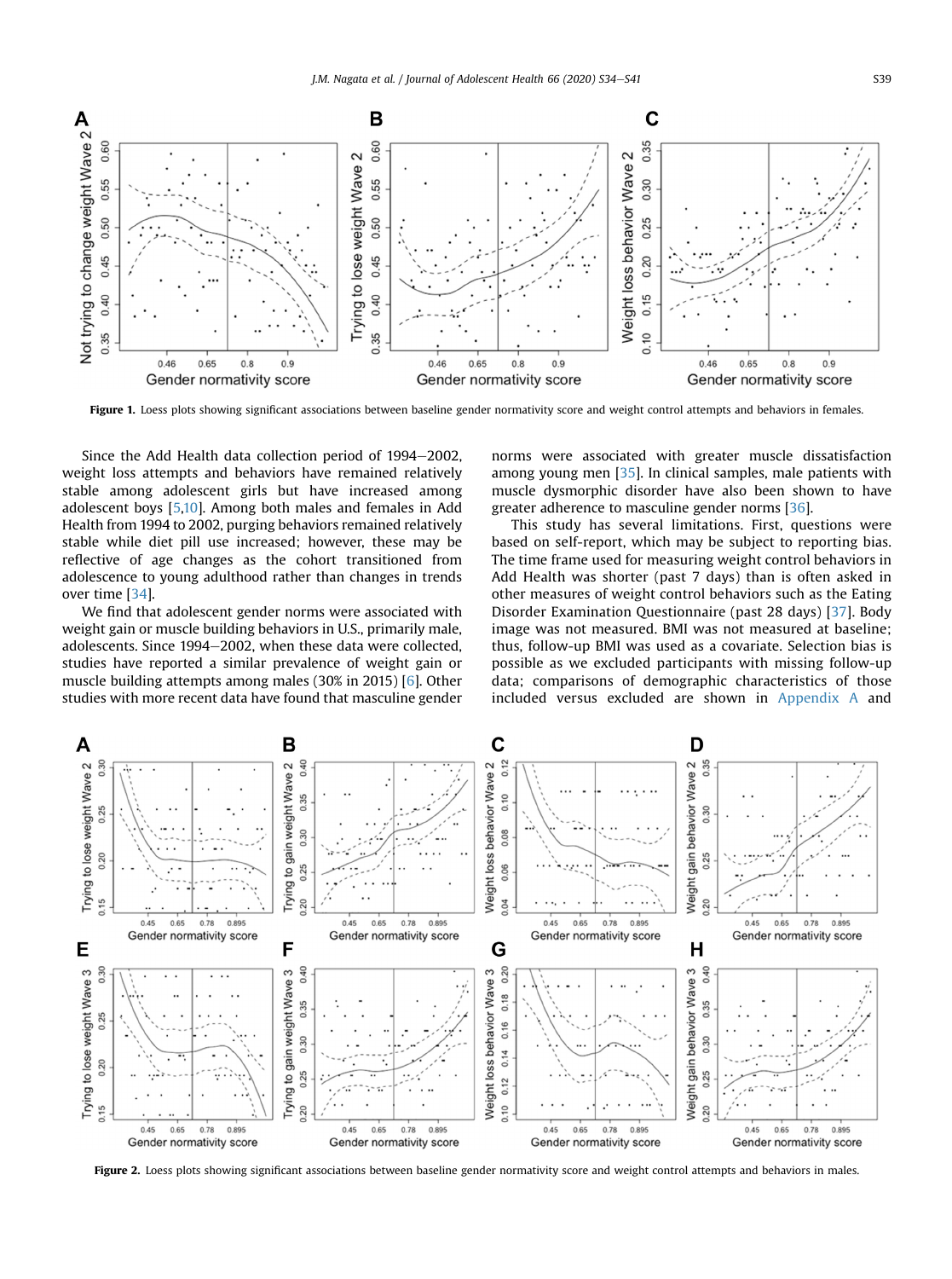<span id="page-6-0"></span>indicate that participants with higher socioeconomic status and white race were more likely to be retained. Gender norms were not directly measured in Add Health; thus, the gender normativity measure is a proxy that has been developed and applied to represent gender norms [18] but may miss subtler aspects of gender norms in these contexts. The adolescent context of the 1990s may be different than the present; however, the cohort study design allowed for longitudinal analysis of the data. As recent research suggests that modern-day adolescents view gender as more fluid and less constrained than previous generations [\[38\]](#page-7-0), future research will be necessary to understand these associations across generations. It is possible that in a less gender-restricted social context, adhering strongly to gender norms may incur stigma and increase risks in different ways. Despite these limitations, strengths included a large, nationally representative, longitudinal sample of U.S. adolescents.

This research may have several clinical and public health implications. Mental health providers have viewed gender roles as critical to their theoretical, empirical, and clinical work [1]. Understanding gender norms and contextual pressures can assist health care and mental health providers to navigate social expectations that accompany being a girl or boy [\[39\]](#page-7-0). Clinicians should consider integrating gendered perspectives into the assessment, diagnosis, and treatment for eating dis-orders or body image-related issues [[35,39\]](#page-7-0). Furthermore, school-based and community-level interventions to address gender norms may be developed for adolescents.

In conclusion, adolescent gender norms were associated with weight loss attempts and behaviors in girls but protective of weight loss attempts and behaviors in boys in the school context. In boys, adolescent gender norms were associated with weight gain attempts and behaviors in the school context. By 7-year follow-up, the associations between adolescent gender norms and weight control attempts and behaviors were attenuated. Gender norms may reinforce a thinner body ideal for girls and a larger, more muscular body ideal for boys, which are associated with differential health behaviors and outcomes.

# Funding Sources

This analysis was funded in part by Bill & Melinda Gates Foundation (BMGF) through grants to Stanford University. Additional funding was received from Eunice Kennedy Shriver National Institute of Child Health and Human Development (K12HD00085033; K01HD087551), the American Academy of Pediatrics, and the American Pediatric Society. The funders of the study had no role in study design, data collection, data analysis, data interpretation, or writing of the report.

#### Supplementary Data

Supplementary data related to this article can be found at <https://doi.org/10.1016/j.jadohealth.2019.08.020>.

#### References

- [1] [Mahalik JR, Morray EB, Coonerty-Femiano A, et al. Development of the](http://refhub.elsevier.com/S1054-139X(19)30431-8/sref1) [conformity to feminine norms inventory. Sex Roles 2005;52:417](http://refhub.elsevier.com/S1054-139X(19)30431-8/sref1)-[35.](http://refhub.elsevier.com/S1054-139X(19)30431-8/sref1)
- [Green MA, Davids CM, Skaggs AK, et al. Femininity and eating disorders.](http://refhub.elsevier.com/S1054-139X(19)30431-8/sref2) [Eat Disord 2008;16:283](http://refhub.elsevier.com/S1054-139X(19)30431-8/sref2)-[93.](http://refhub.elsevier.com/S1054-139X(19)30431-8/sref2)
- [3] [Timko C, Striegel-Moore R, Silberstein LR, et al. Feminity/masculinity and](http://refhub.elsevier.com/S1054-139X(19)30431-8/sref3) [disordered eating in women: How are they related? Int J Eat Disord 1987;](http://refhub.elsevier.com/S1054-139X(19)30431-8/sref3)  $6:701-12.$  $6:701-12.$  $6:701-12.$
- [4] [Demarest J, Langer E. Perception of body shape by underweight](http://refhub.elsevier.com/S1054-139X(19)30431-8/sref4) [average, and overweight men and women. Percept Mot Skills 1996;83:](http://refhub.elsevier.com/S1054-139X(19)30431-8/sref4)  $569 - 70.$  $569 - 70.$  $569 - 70.$  $569 - 70.$
- [5] [Demissie Z, Lowry R, Eaton DK, et al. Trends in weight management goals](http://refhub.elsevier.com/S1054-139X(19)30431-8/sref5) [and behaviors among 9th-12th grade students: United States, 1999-2009.](http://refhub.elsevier.com/S1054-139X(19)30431-8/sref5) [Matern Child Health J 2015;19:74](http://refhub.elsevier.com/S1054-139X(19)30431-8/sref5)-[83.](http://refhub.elsevier.com/S1054-139X(19)30431-8/sref5)
- [6] [Nagata JM, Bibbins-Domingo K, Garber AK, et al. Boys, bulk, and body](http://refhub.elsevier.com/S1054-139X(19)30431-8/sref6) [ideals: Sex differences in weight gain attempts among adolescents in the](http://refhub.elsevier.com/S1054-139X(19)30431-8/sref6) [United States. J Adolesc Health 2019;64:450](http://refhub.elsevier.com/S1054-139X(19)30431-8/sref6)-[3.](http://refhub.elsevier.com/S1054-139X(19)30431-8/sref6)
- [7] [Pope HG Jr, Olivardia R, Gruber A, et al. Evolving ideals of male body image](http://refhub.elsevier.com/S1054-139X(19)30431-8/sref7) as seen through action toys. Int J Eat Disord  $1999;26:65-72$ .
- [8] Nagata JM, Murray SB, Bibbins-Domingo K, et al. Predictors of muscularityoriented disordered eating in U.S. young adults: A prospective cohort study. Int J Eat Disord 2019. [https://doi.org/10.1002/eat.23094.](https://doi.org/10.1002/eat.23094)
- [9] [Nagata JM, Garber AK, Tabler J, et al. Prevalence and correlates of disor](http://refhub.elsevier.com/S1054-139X(19)30431-8/sref9)[dered eating behaviors among young adults with overweight or obesity.](http://refhub.elsevier.com/S1054-139X(19)30431-8/sref9) I Gen Intern Med 2018:33:1337-[43.](http://refhub.elsevier.com/S1054-139X(19)30431-8/sref9)
- [10] [Chin SNM, Laverty AA, Filippidis FT. Trends and correlates of unhealthy](http://refhub.elsevier.com/S1054-139X(19)30431-8/sref10) [dieting behaviours among adolescents in the United States, 1999-2013.](http://refhub.elsevier.com/S1054-139X(19)30431-8/sref10) [BMC Public Health 2018;18:439.](http://refhub.elsevier.com/S1054-139X(19)30431-8/sref10)
- [11] [Striegel-Moore RH, Bulik CM. Risk factors for eating disorders. Am Psychol](http://refhub.elsevier.com/S1054-139X(19)30431-8/sref11)  $2007:62:181-98.$  $2007:62:181-98.$  $2007:62:181-98.$
- [12] [McKnight Investigators. Risk factors for the onset of eating disorders in](http://refhub.elsevier.com/S1054-139X(19)30431-8/sref12) [adolescent girls: Results of the McKnight longitudinal risk factor study. Am](http://refhub.elsevier.com/S1054-139X(19)30431-8/sref12) I Psychiatry 2003:160:248-[54.](http://refhub.elsevier.com/S1054-139X(19)30431-8/sref12)
- [13] [Neumark-Sztainer D, Wall M, Larson NI, et al. Dieting and disor](http://refhub.elsevier.com/S1054-139X(19)30431-8/sref13)[dered eating behaviors from adolescence to young adulthood:](http://refhub.elsevier.com/S1054-139X(19)30431-8/sref13) [Findings from a 10-year longitudinal study. J Am Diet Assoc 2011;](http://refhub.elsevier.com/S1054-139X(19)30431-8/sref13) [111:1004](http://refhub.elsevier.com/S1054-139X(19)30431-8/sref13)-[11.](http://refhub.elsevier.com/S1054-139X(19)30431-8/sref13)
- [14] [French SA, Story M, Downes B, et al. Frequent dieting among adolescents:](http://refhub.elsevier.com/S1054-139X(19)30431-8/sref14) [Psychosocial and health behavior correlates. Am J Public Health 1995;85:](http://refhub.elsevier.com/S1054-139X(19)30431-8/sref14) [695](http://refhub.elsevier.com/S1054-139X(19)30431-8/sref14)e[701.](http://refhub.elsevier.com/S1054-139X(19)30431-8/sref14)
- [15] [Eisenberg ME, Wall M, Neumark-Sztainer D. Muscle-enhancing behaviors](http://refhub.elsevier.com/S1054-139X(19)30431-8/sref15) [among adolescent girls and boys. Pediatrics 2012;130:1019](http://refhub.elsevier.com/S1054-139X(19)30431-8/sref15)-[26.](http://refhub.elsevier.com/S1054-139X(19)30431-8/sref15)
- [16] [Volpe U, Tortorella A, Manchia M, et al. Eating disorders: What age at](http://refhub.elsevier.com/S1054-139X(19)30431-8/sref16) [onset? Psychiatry Res 2016;238:225](http://refhub.elsevier.com/S1054-139X(19)30431-8/sref16)-[7.](http://refhub.elsevier.com/S1054-139X(19)30431-8/sref16)
- [17] [Weber AM, Cislaghi B, Meausoone V, et al. How gender norms shape](http://refhub.elsevier.com/S1054-139X(19)30431-8/sref17) [health: Insights from global survey data. Lancet 2019;393:2455](http://refhub.elsevier.com/S1054-139X(19)30431-8/sref17)-[68.](http://refhub.elsevier.com/S1054-139X(19)30431-8/sref17)
- [18] [Fleming PJ, Harris KM, Halpern CT. Description and evaluation of a mea](http://refhub.elsevier.com/S1054-139X(19)30431-8/sref18)[surement technique for assessment of performing gender. Sex Roles 2017;](http://refhub.elsevier.com/S1054-139X(19)30431-8/sref18) [76:731](http://refhub.elsevier.com/S1054-139X(19)30431-8/sref18)-[46.](http://refhub.elsevier.com/S1054-139X(19)30431-8/sref18)
- [19] [Nagata JM, Garber AK, Tabler JL, et al. Differential risk factors for unhealthy](http://refhub.elsevier.com/S1054-139X(19)30431-8/sref39) [weight control behaviors by sex and weight status among U.S. adolescents.](http://refhub.elsevier.com/S1054-139X(19)30431-8/sref39) [J Adolesc Health 2018;63:335](http://refhub.elsevier.com/S1054-139X(19)30431-8/sref39)-[41](http://refhub.elsevier.com/S1054-139X(19)30431-8/sref39).
- [20] Harris KM, Halpern CT, Whitsel E, et al. The national longitudinal study of adolescent to adult health: Research design [online]. Available at: [https://](https://www.cpc.unc.edu/projects/addhealth/design/researchdesign_3618_regular.pdf) [www.cpc.unc.edu/projects/addhealth/design/researchdesign\\_3618\\_regula](https://www.cpc.unc.edu/projects/addhealth/design/researchdesign_3618_regular.pdf) [r.pdf](https://www.cpc.unc.edu/projects/addhealth/design/researchdesign_3618_regular.pdf). Accessed October 6, 2019.
- [21] [Cleveland HH, Udry JR, Chantala K. Environmental and genetic in](http://refhub.elsevier.com/S1054-139X(19)30431-8/sref20)fluences [on sex-typed behaviors and attitudes of male and female adolescents.](http://refhub.elsevier.com/S1054-139X(19)30431-8/sref20) [Person Soc Psychol Bull 2001;27:1587](http://refhub.elsevier.com/S1054-139X(19)30431-8/sref20)-[98](http://refhub.elsevier.com/S1054-139X(19)30431-8/sref20).
- [22] [Nowotny KM, Peterson RL, Boardman JD. Gendered contexts: Variation in](http://refhub.elsevier.com/S1054-139X(19)30431-8/sref21) [suicidal ideation by female and male youth across U.S. States. J Health Soc](http://refhub.elsevier.com/S1054-139X(19)30431-8/sref21) Behav 2015:56:114-[30.](http://refhub.elsevier.com/S1054-139X(19)30431-8/sref21)
- [23] [Shakya HB, Domingue BW, Nagata JM, et al. Adolescent gender norms and](http://refhub.elsevier.com/S1054-139X(19)30431-8/sref22) [adult health outcomes in the US: A prospective cohort study. Lancet Child](http://refhub.elsevier.com/S1054-139X(19)30431-8/sref22) [Adolesc Health 2019;3:529](http://refhub.elsevier.com/S1054-139X(19)30431-8/sref22)-[38](http://refhub.elsevier.com/S1054-139X(19)30431-8/sref22).
- [24] [Neumark-Sztainer D, Story M, Resnick MD, et al. Lessons learned about](http://refhub.elsevier.com/S1054-139X(19)30431-8/sref23) [adolescent nutrition from the Minnesota adolescent health survey. J Am](http://refhub.elsevier.com/S1054-139X(19)30431-8/sref23) Diet Assoc 1998:98:1449-[56.](http://refhub.elsevier.com/S1054-139X(19)30431-8/sref23)
- [25] Neumark-Sztainer D. Project EAT 2010 and F-EAT surveys Derived variables and scales [online]. Available at: [http://docs.sph.umn.edu/epich/eat/](http://docs.sph.umn.edu/epich/eat/EAT2010_FEAT_Psychometrics.pdf) [EAT2010\\_FEAT\\_Psychometrics.pdf.](http://docs.sph.umn.edu/epich/eat/EAT2010_FEAT_Psychometrics.pdf) Accessed October 6, 2019.
- [26] [Belsky DW, Domingue BW, Wedow R, et al. Genetic analysis of social-class](http://refhub.elsevier.com/S1054-139X(19)30431-8/sref25) mobility in fi[ve longitudinal studies. Proc Natl Acad Sci U S A 2018;115:](http://refhub.elsevier.com/S1054-139X(19)30431-8/sref25) [E7284.](http://refhub.elsevier.com/S1054-139X(19)30431-8/sref25)
- [27] [Kågesten A, Gibbs S, Blum RW, et al. Understanding factors that shape](http://refhub.elsevier.com/S1054-139X(19)30431-8/sref26) [gender attitudes in early adolescence globally: A mixed-methods system](http://refhub.elsevier.com/S1054-139X(19)30431-8/sref26)[atic review. PLoS One 2016;11:e0157805.](http://refhub.elsevier.com/S1054-139X(19)30431-8/sref26)
- [28] Centers for Disease Control. Defining adult overweight and obesity. 2017, [https://www.cdc.gov/obesity/adult/de](https://www.cdc.gov/obesity/adult/defining.html)fining.html. Accessed October 6, 2019.
- [29] [Neumark-Sztainer D, Wall MM, Haines JI, et al. Shared risk and protective](http://refhub.elsevier.com/S1054-139X(19)30431-8/sref28) [factors for overweight and disordered eating in adolescents. Am J Prev Med](http://refhub.elsevier.com/S1054-139X(19)30431-8/sref28) [2007;33:359](http://refhub.elsevier.com/S1054-139X(19)30431-8/sref28)-[69](http://refhub.elsevier.com/S1054-139X(19)30431-8/sref28).
- [30] [Haines J, Kleinman KP, Rifas-Shiman SL, et al. Examination of shared risk](http://refhub.elsevier.com/S1054-139X(19)30431-8/sref29) [and protective factors for overweight and disordered eating among ado](http://refhub.elsevier.com/S1054-139X(19)30431-8/sref29)[lescents. Arch Pediatr Adolesc Med 2010;164:336](http://refhub.elsevier.com/S1054-139X(19)30431-8/sref29)-[43](http://refhub.elsevier.com/S1054-139X(19)30431-8/sref29).